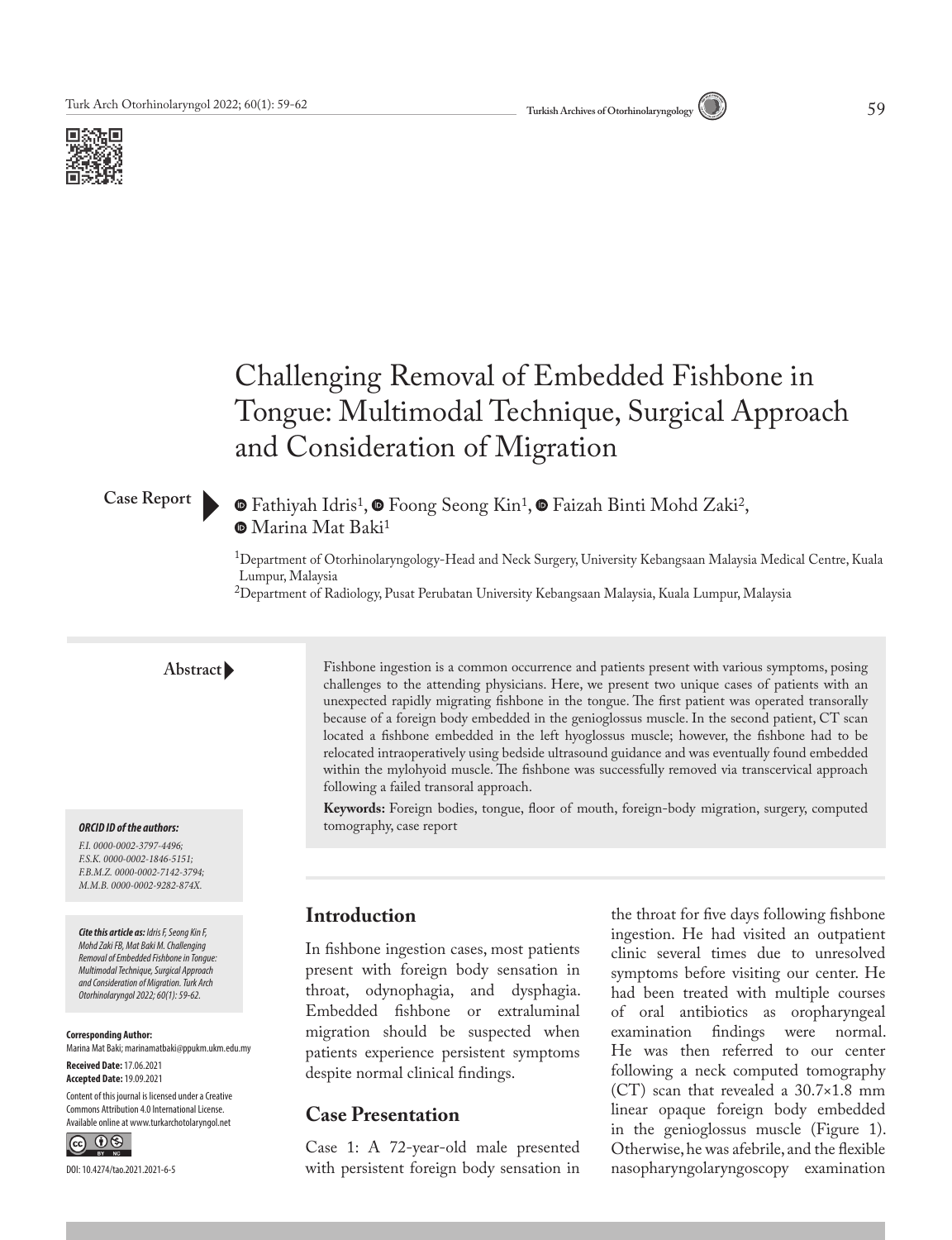was unremarkable. His white blood cell (WBC), hemoglobin (Hb) and platelet counts were 5.5×109 /L, 15.8 g/dL and 247×109 /L, respectively. He underwent examination under anesthesia (EUA) and transorally floor of mouth (FOM) exploration. The tongue was retracted and maintained superiorly with a stay suture. An incision was made at the midline ventral surface of the tongue. The genioglossus muscle was identified, and a blunt dissection was made at the avascular plane of the midline. The fishbone was found embedded in the muscle approximately three cm deep horizontally, crossing the midline and subsequently removed (Figure 2). Postoperatively, intravenous dexamethasone, cefuroxime and metronidazole were initiated. The patient recovered well and was discharged with oral antibiotics on postoperative day three. A two-week follow-up showed



**Figure 1.** Sagittal computed tomography scan of the neck showing the anterior (small arrow) and posterior ends (large arrow) of the fishbone embedded in the genioglossus muscle



Figure 2. An incision at the midline of the floor of the mouth slightly extended onto the ventral surface of the tongue. The tongue was sutured with silk and retracted superiorly

good recovery with good FOM (floor of the mouth) wound healing.

**Case 2:** A 41-year-old male presented with a two-week history of persistent odynophagia and dysphagia following fishbone ingestion. Before visiting our center, the patient had sought treatment at another hospital on the day of incidence. He had undergone EUA and tongue exploration twice via a dorsal midline incision, as a CT scan had shown a foreign body embedded in the tongue (Figure 3); but the fishbone could not be localized intraoperatively. The patient's symptoms improved and was sent home after three days of hospitalization with oral antibiotics. The patient presented to our center with a persistent pain on the left side of the tongue for one week following his discharge. Oral examination revealed edema at the FOM and the left base of the tongue. No fishbone or sloughy mucosa was found. Repeat neck CT scan revealed a dense tubular structure in the left hyoglossus muscle measuring 1.7 cm (Figures 4a and 4b). Initially, the fishbone could not be localized during transoral FOM exploration under general anesthesia. Intraoperative ultrasound was then employed, and the foreign body was identified approximately 1.4 cm anterior to the submandibular gland (Figure 5). The transoral approach was then converted to a transcervical approach. The left submandibular space was explored until the fishbone was finally located in the mylohyoid muscle and subsequently removed (Figure 6). Postoperative recovery was uneventful



**Figure 3.** Sagittal computed tomography scan of the neck (first CT scan) showing a fishbone embedded in the tongue (white arrow) CT: Computed tomography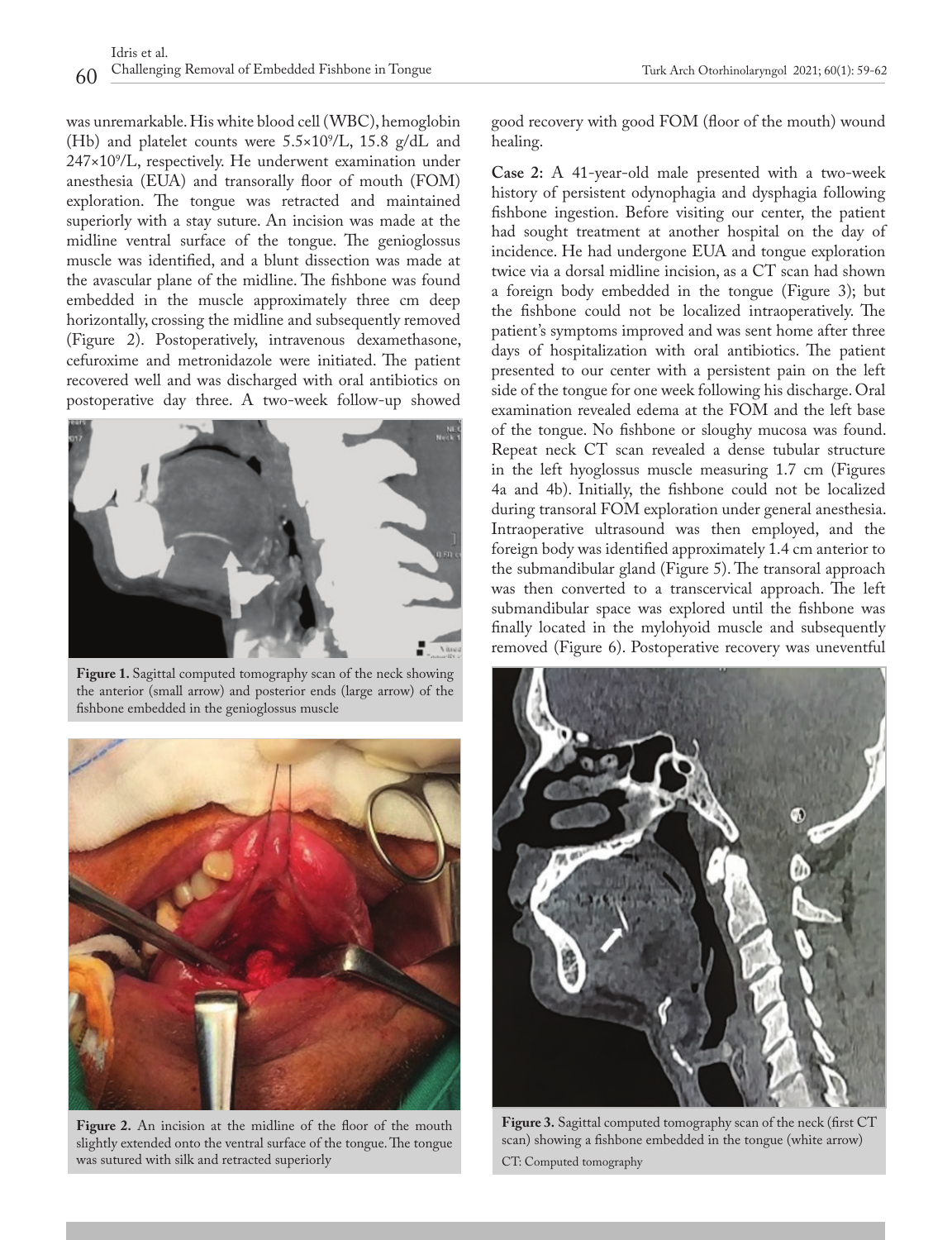and similar medications as Case 1 were administered. He was sent home with oral antibiotics after resuming normal oral intake three days later. A two-week follow-up showed complete resolution of the symptoms, and both the intraoral and cervical wounds healed satisfactorily.

## **Discussion**

Although fishbone ingestion is common, serious sequelae such as deep neck abscess, injury to the common carotid artery, and thyroid gland can occur if not managed properly (1). In few isolated cases, as reported in the literature, the fishbone migrated in the aerodigestive tract and eventually pierced through the skin without complications (2).



**Figure 4.** (a) Axial and (b) coronal computed tomography scan of the neck (second CT scan) showing a dense tubular structure in the left hyoglossus muscle (white arrow) CT: Computed tomography



**Figure 5.** Linear echogenic foreign body (yellow arrow) in the left submandibular space, approximately 1.4 cm anterior to the submandibular gland (labeled as SMG) and embedded in the left

Lateral neck radiography enables early detection, is costeffective, and provides 90.6% diagnostic accuracy in the presence of both radiopaque density and air column lucency. Increased prevertebral thickness of more than 20 mm at the C6 level is indicated as an alarming finding (3).

CT scan provides accurate anatomical mapping of the fishbone and reveals surrounding changes or structures (4). Additionally, it is helpful in identifying the penetration site, planning for the surgical approach, and determining the direction of exploration.

Ultrasound offers the advantage of soft tissue foreign body detection and an increased ability in identifying radiolucent foreign bodies (5). It is recommended in detecting the location of a migrating fishbone as reported in the case of a rapid migration within 48 hours (2). Intraoperative ultrasound provides a dynamic assessment of fishbone location during operation. The migration is assisted by the physiologic movement of the neck muscles, horizontal



Figure 6. Linear fishbone embedded in the left mylohyoid bone (white arrow) was successfully removed